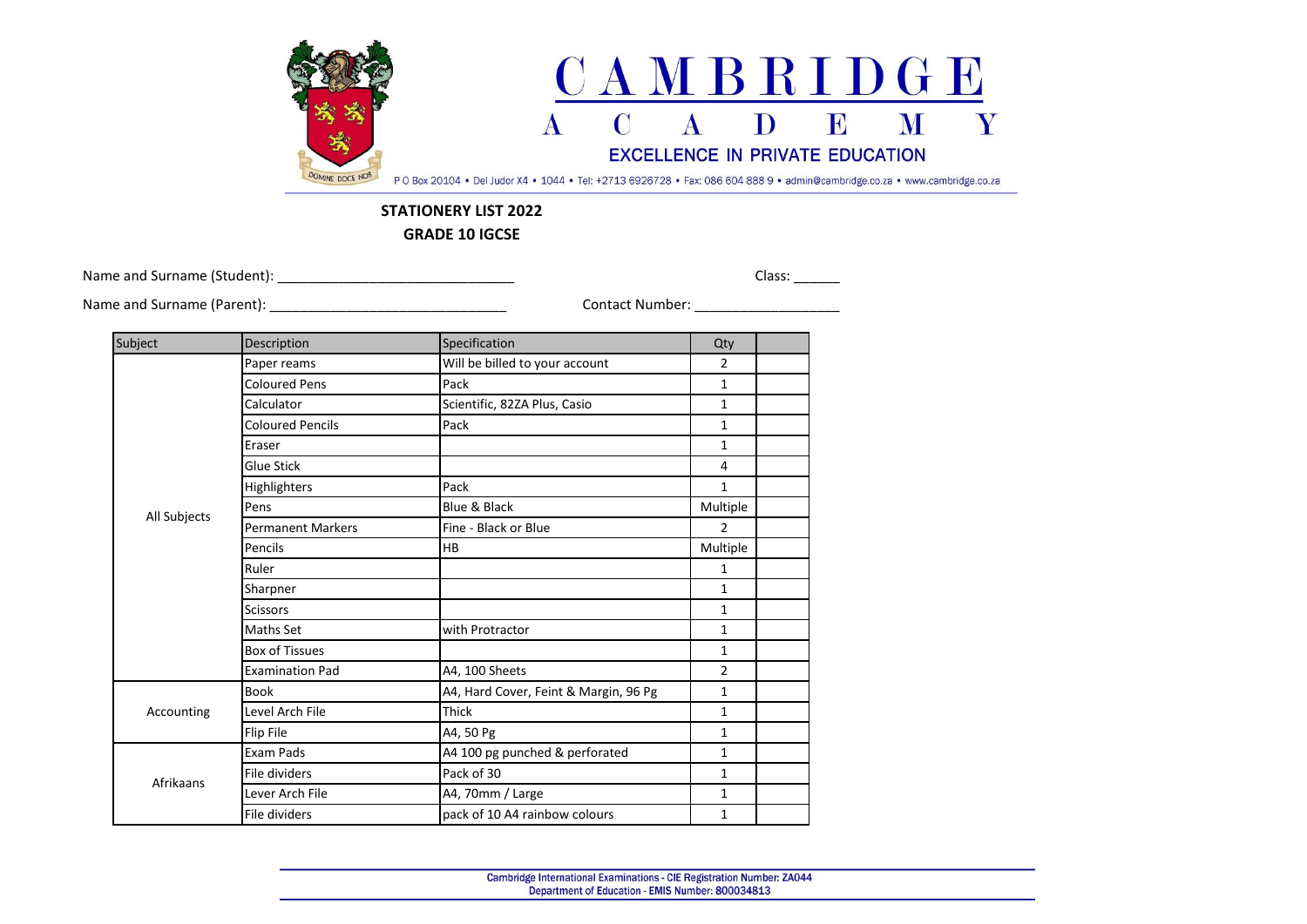

## **STATIONERY LIST 2022 (Continued)**

**GRADE 10 IGCSE**

| Biology                 | <b>Book</b>                   | A4, Hard Cover, Feint & Margin, 288 Pg | $\mathbf{1}$   |  |
|-------------------------|-------------------------------|----------------------------------------|----------------|--|
|                         | Small hand towel              | Any old                                | $\mathbf{1}$   |  |
|                         | Craft Knife                   |                                        | 1              |  |
|                         | <b>Examination Pad</b>        | A4, 100 Sheets                         | 1              |  |
|                         | Lab Coat                      | 32, 34, 36, 38 (Used GR 8-12)          | 1              |  |
|                         | Paper Towel                   | Kitchen Roll (2pack)                   | $\mathbf{1}$   |  |
|                         | <b>Permanent Marker</b>       |                                        | $\mathbf{1}$   |  |
|                         | Safety Glasses                | (Used GR 8-12)                         | $\mathbf{1}$   |  |
|                         | Flip file                     | 20pg                                   | $\mathbf{1}$   |  |
|                         | Small Kitchen scouring sponge |                                        | $\mathbf{1}$   |  |
|                         | File                          | A4, Lever Arch, Large                  | 1              |  |
| <b>Business Studies</b> | File Divider                  | Pack of 20 (rainbow colours)           | 1              |  |
|                         | <b>Examination Pad</b>        | A4, 80 sheet, punched and ruled        | $\mathbf{1}$   |  |
|                         | <b>Book</b>                   | A4, Hard Cover, Feint & Margin, 96 Pg  | $\overline{2}$ |  |
|                         | Geometry set                  | Any                                    | $\mathbf{1}$   |  |
|                         | <b>Examination Pad</b>        | A4, 100 Sheets                         | 1              |  |
|                         | Paper Towel                   | Roll                                   | $\mathbf{1}$   |  |
|                         | Lab Coat                      | 32, 34, 36, 38 (Used GR 8-12)          | $\mathbf{1}$   |  |
| Chemistry / Physics     | <b>Safety Glasses</b>         | Clear                                  | $\mathbf{1}$   |  |
|                         | Small Kitchen scouring sponge | Any                                    | $\overline{2}$ |  |
|                         | 30cm Ruler                    | Any                                    | $\mathbf{1}$   |  |
|                         | Yellow Dishwashing gloves     | Any                                    | 1              |  |
|                         | Flip file                     | 20 Page                                | 1              |  |
|                         | Permanent Marker black (fine) |                                        | $\mathbf{1}$   |  |